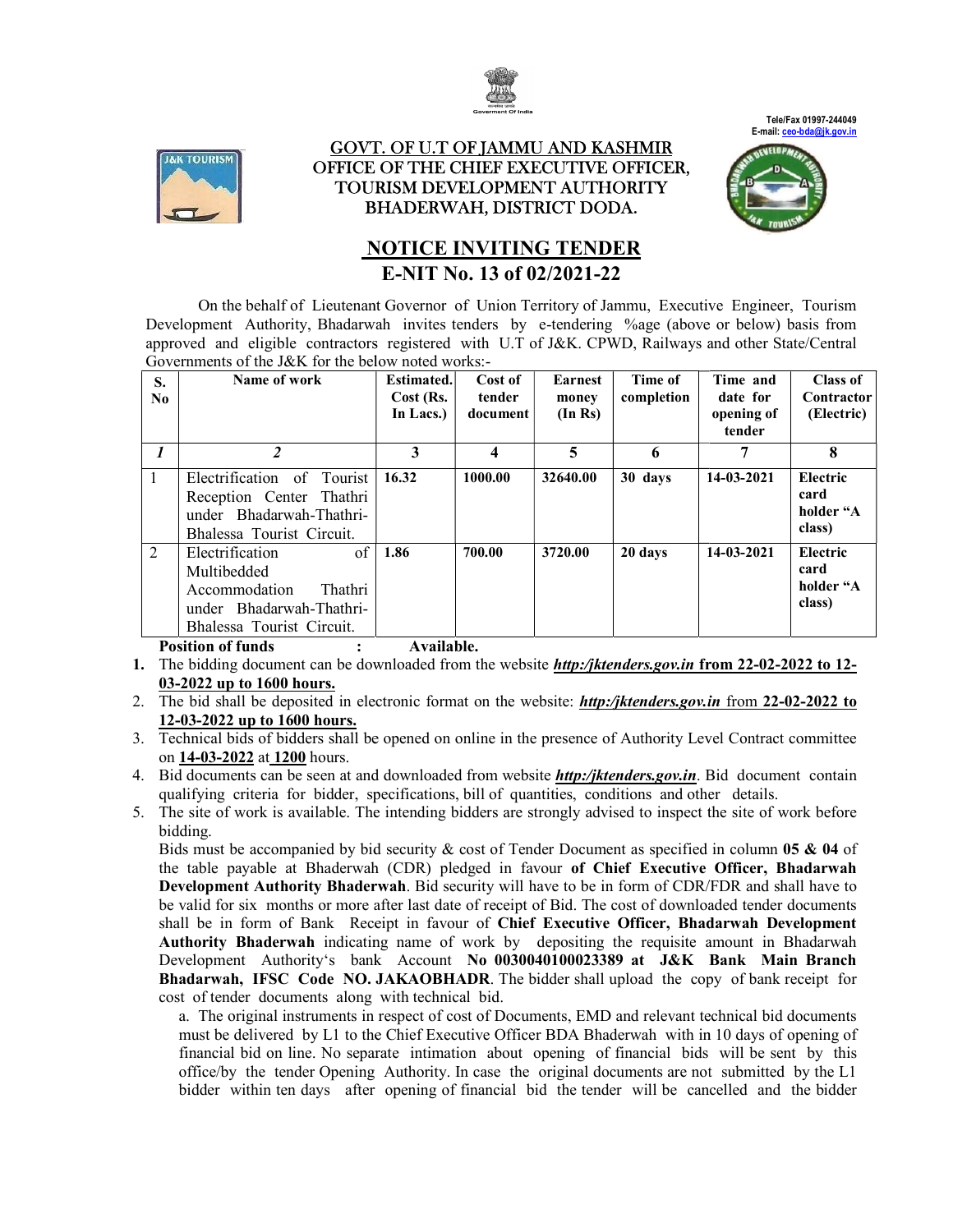will not be allowed to participate in any further /future tendering process in the Bhadarwah Dev. Authority for a period of one year.

- b. Financial Bids will be opened on line in the office of the Chief Executive Officer Bhadarwah Dev Authority Bhadarwah. If the office happens to be closed on the date of opening of the bid as specified , the bid will be opened on the next working day at the same time and venue.
- 6. The bid for the work shall remain open for acceptance for a period of 90 days from the date of opening of bids. If any bidder/tenderer withdraws his bid/tender before the said period or makes any modifications in the terms and conditions of the bid, the said earnest money shall stand forfeited.
- 7. No Engineer of Gazetted rank or other Gazetted Officer employed in Engineering or Administrative duties in an Engineering Department of the State Government is allowed to work as a Contractor for a period of two years after his retirement from Government service, without permission of the Government. This contract is liable to be cancelled if either the contractor or any of his employees is found any time to be such a person who had not obtained the permission of the Government as aforesaid before submission of the tender or engagement in the Contractor's Service.

#### 8. Instruction to bidders regarding e-tendering process.

- (a). To participate in bidding process, bidders have to get (DSC) "Digital Signature Certificate" as per Information Technology Act-2000, to participate in online bidding. This certificate will be required for digitally signing the bid.Bidders can get above mentioned digital certificate from any approved vendors. The Bidders, who already possess valid (DSC) Digital Signature Certificates, need not to procure new Digital Signature Certificate.
- (b) The bidders have to submit their bids online in electronic format with Digital Signature. The bids cannot be uploaded without Digital Signature. No Proposal will be accepted in physical form.
- (c) Bids will be opened online as per time schedule mentioned above.
- (d) Before submission of online bids, bidders must ensure that scanned copies of all the necessary documents have been attached with bid and for contractors having registration card from Kashmir province needs to upload the clearance certificate from issuing authority filing which their technical bid shall be cancelled and financial bid shall not be opened. .
- (e) The department will not be responsible for delay in online submission of bids whatsoever reasons may be.
- (f) All the required information for bid must be filled and submitted online.
- (g) Bidders should get ready with the scanned copies of cost of documents, EMD & technical qualification as specified in the tender documents/NIT The original instruments in respect of cost of documents, EMD and relevant documents be submitted to the Tender Inviting Authority by the L1 within 10 days of opening of financial bid on line...
- (h) The details of cost of documents, EMD specified in the tender documents should be the same, as submitted online (scanned copies) otherwise bid will not be accepted.
- 9. The guidelines for submission of bid online can be downloaded from the website

http://jktenders.gov.in.

- 10. Additional CDR to the tune of 5% on the advertised amount, shall be submitted by the L1 bidder before the issuance of allotment within seven days of issue of letter of offer in case the lowest tenderer quotes the rates less than 15% on the advertised amount, otherwise the tender will be treated as nonresponsive and 2% CDR deposited by the tenderer will be forfeited and the rates quoted by the such tenderer will have no bearing on the rates of other tenders what so ever.
- 11. The payment shall be made only after satisfactory completion of work, subject to furnishing of satisfactory item wise inspection thereof and certificate by the committee to be constituted by Chief Executive officer, Tourism Development Authority Bhadarwah for the said job.
- 12. The contractor whom the contract shall be allotted shall have to ensure completion of work within 1 months (30 days) from the date of allotment in all respect failing which 10% of total project cost shall be deducted as penalty and no laxity or lame excuse shall be allowed.
- 13. The materials to be used shall be of ISI mark/standard make quality such as Havels, Anchor, Syska Bajaj etc. The quality of materials shall have to be verified/passed by the Executive Engineer before start of work..

#### 14. Special Condition

# The contractor has to submit a fitness certificate from inspection division of JKPDD for the work reflected in item no 46, 47 and 48 of BOQ for the work falling at S. No 1 .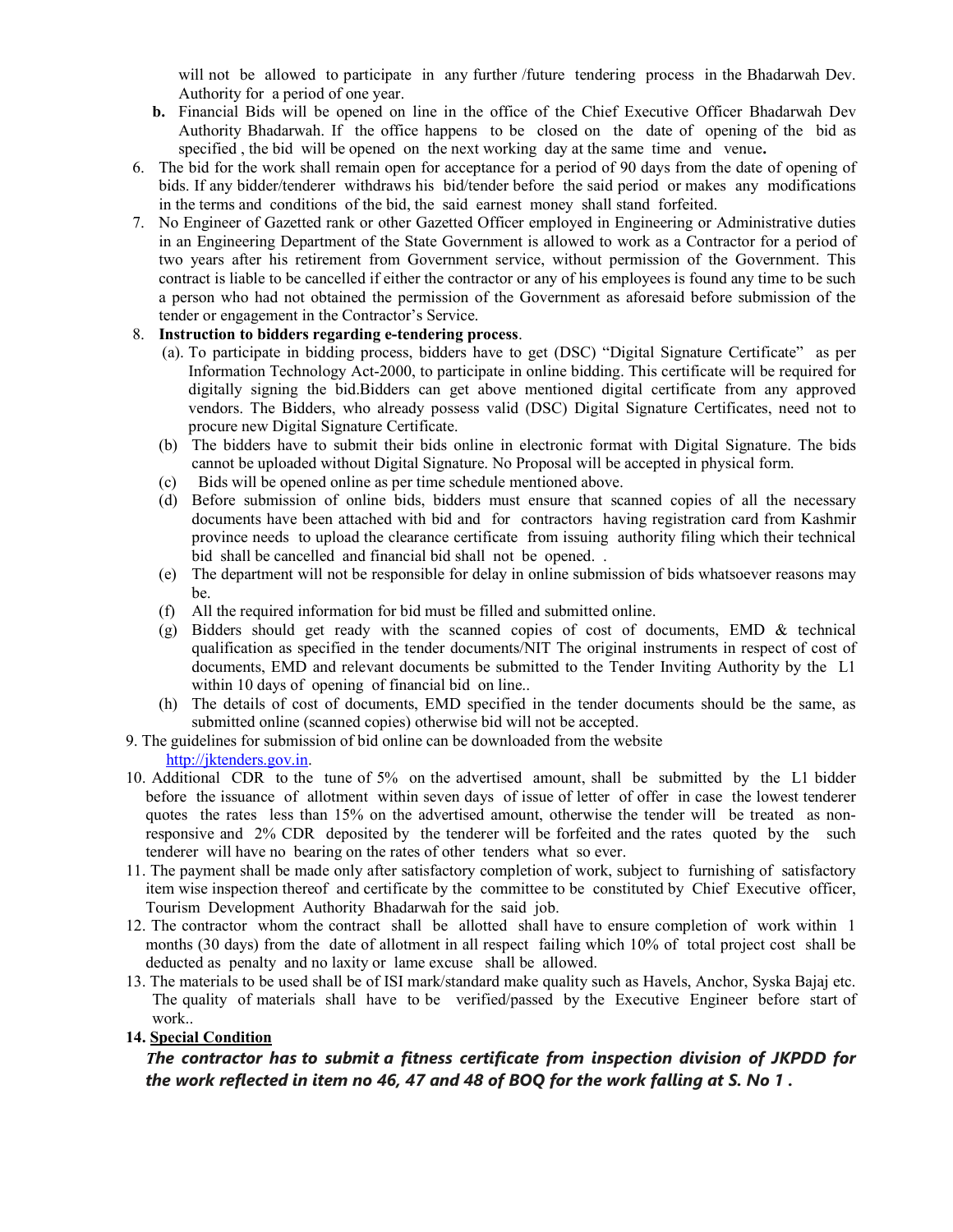# GENERAL INSTRUCTION T O BIDDER.

# 1. Scope of Bid.<br>1.1 The Executive

- The Executive Engineer Bhadarwah Dev. Authority as a representative of the Governor of Jammu  $\&$ Kashmir State invites bids for the construction of works (as described in these documents and referred to as "the works"). The name and identification number of the works is provided in the Appended NIT. The bidders may submit bids for any or all of the works detailed in the table given in the Notice Inviting Tender. Bid for each work should be submitted separately.
- 1.2 The successful Bidder will be expected to complete the intended Completion Date specified in the NIT and shall rectify all the defects during defect liability period of 12 months.
- 1.3 Throughout these documents the terms "bid" and "tender" and their derivatives (bidder/tenderer, bid/tender, Bidding/tendering etc.) are synonymous.

### 2. Qualification of the Bidder

In order to qualify, all bidders shall provide scanned copies of documents as defined below:-

- i) Registration Card duly renewed for the current financial year 2021-22
- ii) PAN Card
- iii) Clearance certificate from card issuing authority if registration card is from Kashmir Province.

iv) GST clearance

# Add following document in original

- $\overline{v}$  C.D.R /F.D.R 2% of the advertised cost from any Nationalized/scheduled Bank pledged to Tender Opening Authority i.e CEO, BDA.
- vi) Cost of tender document in the form of Bank receipt in favour of Tender Opening Authority i.e CEO, BDA.

 Even though the bidders meet the above qualifying criteria, they are subject to be disqualified if they have:

 i) Record of poor performance such as abandoning the works, not properly completing the contract, inordinate delays in completion, litigation history, or financial failures etc.

#### 3. One Bid per Bidder

Each Bidder shall submit only one Bid for one work. A Bidder who submits more than one Bid will cause the proposals with the Bidder's participation to be disqualified.

# 4. Cost of Bidding

The Bidder shall bear all costs associated with the preparation and submission of his Bid, and the Employer will, in no case be responsible or liable for those costs.

# 5. Site Visit.

The Bidder, at his own cost, responsibility and risk is encouraged to visit, examine and familiarize himself with the site of works and its surroundings including source of earth, water, road aggregates etc. and obtain all information that may be necessary for preparing the Bid and entering into a contract for construction of the civil works. The costs of visiting the site shall be at the Bidder's own expense. He may contact the Executive Engineer incharge of work for any guidance relating to site visit.

# B. BIDDING DOCUMENTS

6. Content of Bidding Documents.

The set of bidding documents comprises the documents listed below:-

- 1. Notice Inviting Tender.
- 2. Instruction to Bidders.
- 3. General conditions of Contract.
- 4. Bill of Quantities.
- 5. Drawing.
- 7. Bidding documents can be downloaded against the payment as specified in column 5 of the table above.
- 8. The bidders are advised to examine all instructions, condition of contract, terms and specification, bill of quantities, drawings in the Bid Document. Failure to comply with the requirements of Bidding Documents shall be at the bidder's own risk. Bids which are not substantially responsive to the requirements of the Bidding Documents shall be rejected.

# 9. Clarification of Bidding Documents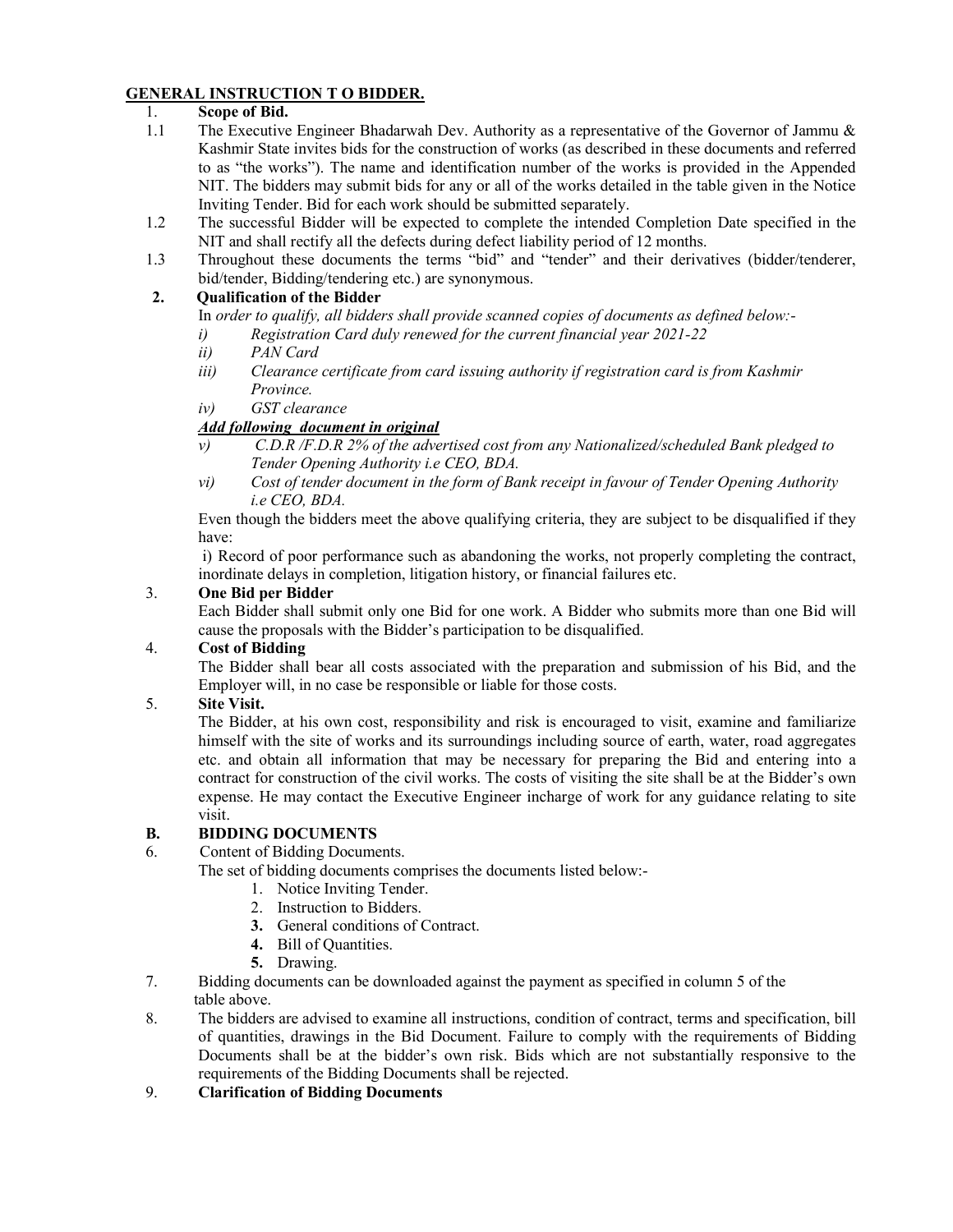A prospective bidder requiring any clarification of the bidding documents may notify the Employer in writing or by Facsimile (Fax) at the Employer's address indicated in the Notice Inviting Tenders. The Employer will respond to any request for clarification received earlier than 10 days prior to the deadline for submission of bids. Copies of the employer's response will be forwarded to all purchasers of the bidding documents, including a description of the inquiry, but without identifying its source.

#### 10. Amendment of Bidding Documents

Before the deadline for submission of bids the Employer may modify the bidding documents by issuing addenda. To give prospective bidders reasonable time to take an addendum into account, in preparing their bids the Employer shall extend, as necessary, the deadline for submission of bids.

# 11. Preparation of Bids

Language of Bid is English.

# 12. DOCUMENTS COMPRISING THE BID

The bid submitted by the Bidder in electronic form shall be in two separate part.

Part I This shall be named Technical Bid and shall comprise of Scanned copy of following documents.

i. Copy of EMD in the form of CDR/FDR.

ii. Copy of Tender Cost in the form Bank Receipt.

#### List of Document to be enclosed with the Bidding Document by the intending Bidders.

(Bidders are advised to use "My Documents" area in their user on Jammu & Kashmir e-Tendering portal (http://jktenders.gov.in) to store their following documents which are used in all Tenders and attach these certificates as Non Statutory documents while submitting their bids)

- i. Attested photocopies of Registration Card duly renewed for the current financial year 2020- 21
- ii. GST No
- iii. PAN Card

#### Note;-Original instrument in respect of cost of Documents, EMD and relevant attested copies of Technical Bid Documents must be delivered by L1 to Chief Executive Officer Bhadarwah Development Authority within 10 days of opening of financial bid on line.

- i. Bill of quantities.
	- Each part shall be separately submitted online.

The following documents which are not submitted with the bid will be deemed to be part of the bid.

- 1. Notice inviting Tender
- 2. Instruction to the bidder
- 3. Conditions of Contract
- 4. Specifications
- 5. Drawings

#### 13. Bid prices.

- 13.1 The Contract shall be for the whole works based on the priced Bill of Quantities submitted by the Bidder.
- 13.2 The bidder shall adopt item rates only.
- 13.3. All duties taxes, royalties and other levies payable by the contractor under the contract, or for any other cause, shall be included in the rates, prices and total Bid price submitted by the Bidder.
- 13.4 The rates and prices quoted by the Bidder shall be fixed for the duration of the contract and shall not be subject to adjustment on any account.

#### 14. Currencies of Bid and payment.

14.1 The unit rates and the prices shall be quoted by the bidder entirely in Indian Rupees. All payments shall be made in India Rupees.

#### 15. Bid Validity

- 15.1 Bids shall remain valid for a period of ninety (90) days after the deadline date for bid submission.
- 15.2 In exceptional circumstances, prior to expiry of the original time limit, the employer may request the bidder to extend the period of validity for a specified additional period. The request and the bidder's responses shall be made in writing. A bidder may refuse the request without forfeiting his earnest money. A bidder agreeing to the request will not be required or permitted to modify his bid, but will be required to extend the validity of his earnest money for a period of the extension, and in compliance with clause 16 of ITB in all respects.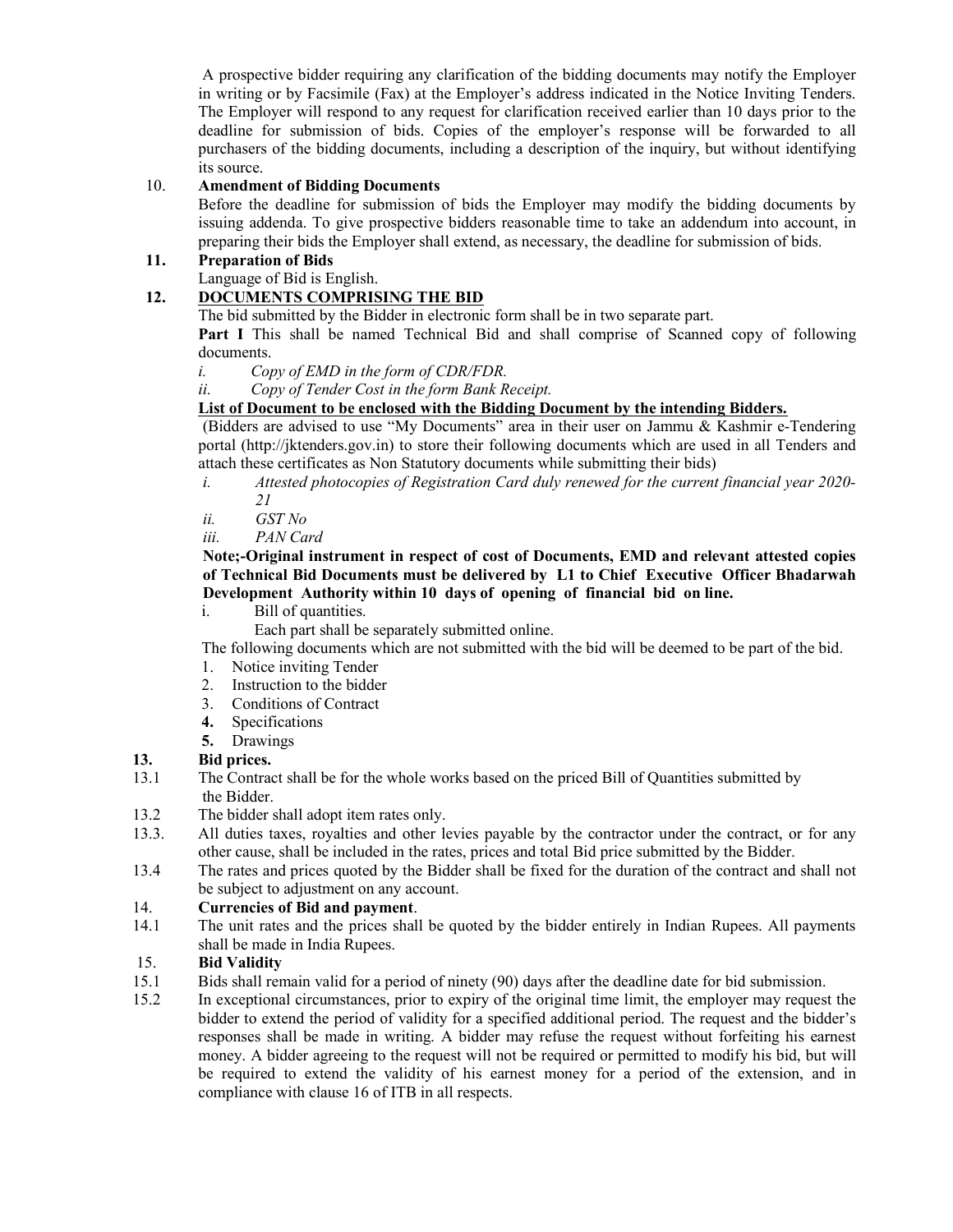# 16 Earnest Money

- 16.1 The bidder L1 shall furnish, as part of the Bid, earnest Money @ 2% of the advertised amount within ten days of opening of financial bid .
- 16.2 The earnest money shall, at the Bidder's option, be in the form of CDR / FDR of a scheduled commercial bank, pledged in favour of Chief Executive Officer, Bhadarwah Dev. Authority Bhaderwah. The CDR / FDR shall be valid for six months or more after the last date of receipt of bids.
- 16.3 Any bid not accompanied by an Earnest Money, pledged in favour of Chief Executive Officer, Bhadarwah Dev. Authority Bhaderwah shall be rejected by the Employer as non-responsive
- 16.4 The earnest money of unsuccessful bidders will be returned within 30 days of the end of the Bid validity period.
- 16.5 The earnest Money of the successful Bidder will be released after successful completion of the work to be certified by the Engineer- in- charge.

# C. SUBMISSION OF BIDS

- 17 Submission of Bids
- 17.1 The Bidder shall submit "Technical Bid" and "Financial Bid" separately under two covers system. Technical Bid: to be opened on 14-03-2022 in the presence of Authority level Technical Evaluation Committee.

Financial Bid: Shall be opened in case of technically qualified bidders only.

#### 18. DEADLINE FOR SUBMISSION OF BIDS

Complete Bids (including Technical and financial) must be submitted online not later than

# 12-03-2022 up to 1600 hrs.

The Employer may extend the deadline for submission of bids by issuing an amendment, in which case all rights and obligations of the Employer and the bidders previously subject to the original deadline will then be subject to the new deadline.

# D. BID OPENING AND EVALUATION<br>19 Bid Opening

# **Bid Opening**

 The Employer will open the bids received in the presence of the bidders/bidder's representative who may like to attend at the time, date and place. In the event of the specified date for the submission of bid being declared a holiday for the Employer, the Bids will be opened at the appointed time and location on the next working day.

In all cases, the amount of Earnest Money, forms and validity shall be announced. Thereafter, the bidders' names and such other details as the Employer may consider appropriate, will be announced by the Employer at the opening. The technical bids of the bidder will be opened  $1<sup>st</sup>$ , "The financial bids of only these bidders will be opened who were found eligible. Tender Inviting Authority have right to revise/cancel/modify to award any condition(s)/tender as a whole in the interest of the Authority(s).Otherwise the EMD only not eligible bidders shall be returned within 30 days from the date of submission of evaluation report. The responsive bidders' names, the Bid prices, the total amount of each bid, and such other details as the Employer may consider appropriate will be announced by the Employer at the time of bid opening.

#### 20 Process to be Confidential

 Information relating to the examination, clarification, evaluation, and comparison of bids and recommendations for the award of a contract shall not be disclosed to bidders or any other persons not officially concerned with such process until the award to the successful Bidder has been announced. Any attempt by a Bidder to influence the Employer's processing of bids or award decisions may result in the rejection of his Bid.

#### 21 Clarification of Bids and Contacting the Employer

No Bidder shall contact the Employer or any matter relating to its bid from the time of the bid opening to the time the contract is awarded.

Any attempt by the bidder to influence the Employer's bid evaluation, bid comparison or contract award decision may result in the rejection of his bid.

#### 22 Examination of Bids and Determination of Responsiveness:

 During the detailed evaluation of "Technical Bids", the Employer will determine whether each Bid(a) meets the eligibility criteria defined in clause 2 and 4;(b) has been properly signed;(c) is accompanied by the required securities; and (d) is substantially responsive to the requirements of the bidding documents.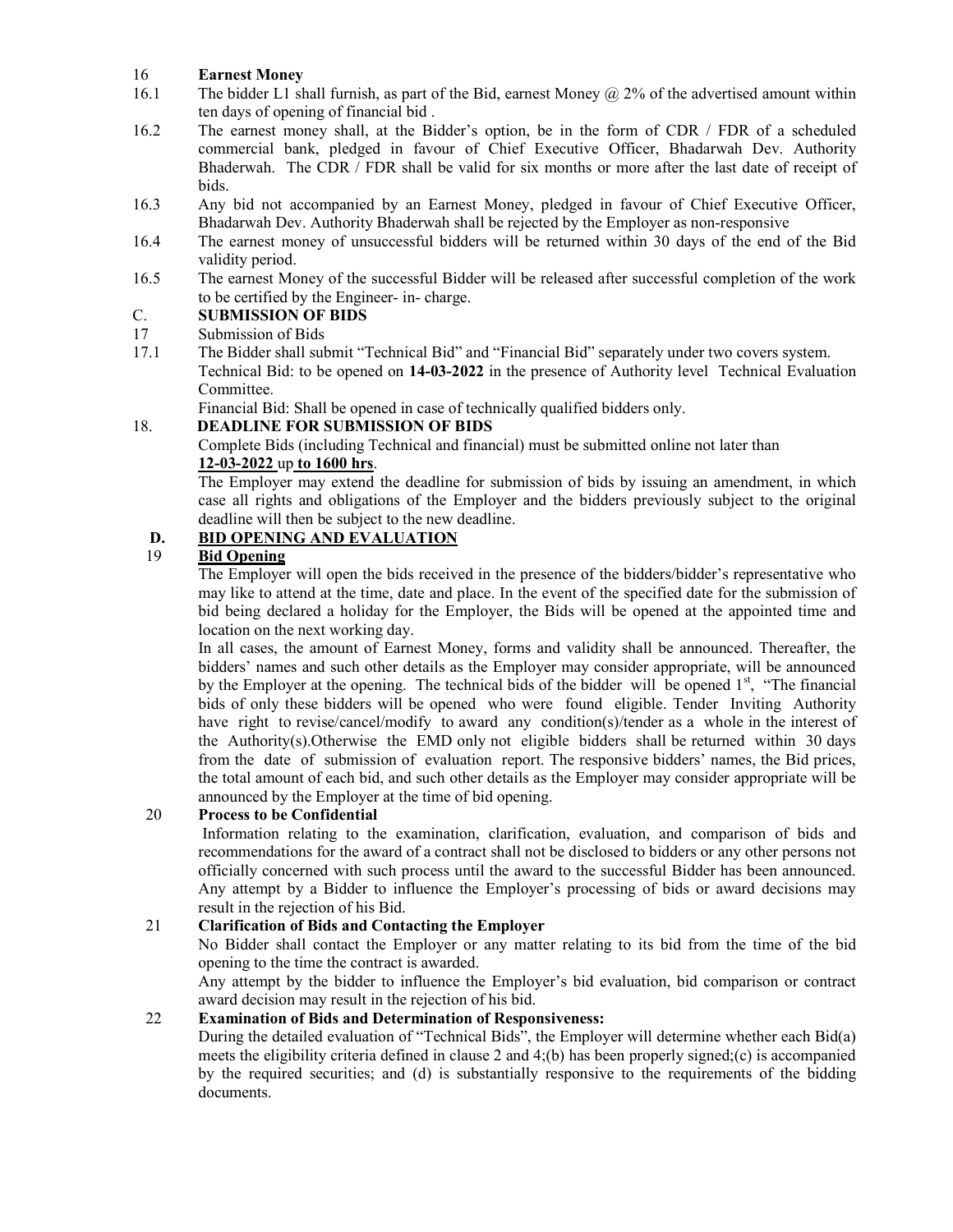A subsequently responsive "Financial Bid" is one which conforms to all the terms, conditions, and specifications of the bidding documents, without material deviation or reservation. A material deviation or reservation is one(a) which affects in any substantial way, inconsistent with the bidding documents, the employer's rights or the Bidder's obligations under the Contract; or (c) whose rectification would affect unfairly the competitive position of other bidders presenting substantially responsive bids.

If a "Financial Bid" is not substantially responsive, it will be rejected by the employer, and may not subsequently be made responsive by corrections or withdrawal of the nonconforming deviation or reservation.

#### 23 PRICE PREFERENCE

There will be no price preference to any bidder.

#### GENERAL CONDITIONS

- i) Rates quoted shall be deemed to include escalation, all taxes, duties etc. whatever during contract period.
- ii) All other terms and conditions which are in vogue and as per PWD form 25 shall remain applicable
- 2 Misconduct/Misbehavior observed during the tender opening process with any officer/official shall be dealt under rules and in terms of the enlistment of registration of contractor in the Department and shall be subject to cancellation of registration card issued by this department or any other department.
- 3 In case of firm/contractor fails to start the work within the stipulated time, a registered notice or notice sent through special messenger to the firm/contractor for non start of the work that amounts to the breach of the contractor and will be sufficient to windup or cancel his contract.
- 4 The accepting authority reserves the right to accept or reject any or all the tenders before or after their opening without assigning any reason thereof. The allotting authority in view of the exceptional circumstances reserves the right of granting the contract to any of the tenderer if deems proper in the interest of the work of course at the lowest received rates without assigning any reason thereof.
- 5 The department may execute the work left by the contractor at the risk and cost of the contractor. Any additional amount involved for execution of work shall be recovered from the contractor.
- 6 In case of any typographical error, if found in the rates, quantities or units etc. the same shall be corrected and paid as per sanctioned schedule of rates in vogue with contractor's Tender appreciation/depreciation.
- 7 The contractor shall be personally liable for civil and criminal prosecution under law, if specifications of the work/materials used are found in contravention to the specifications prescribed during execution of work and even after completion and finalization of contract i.e. at any stage.
- 8 He will abide by all prevailing labour laws and will be personally responsible for any causality/eventually/accident during the period of contract.
- 9 The quantities advertised in the rate list are approximate and based on tentative estimates, which can be increased or decreased by 30% as per necessity at site.
- 10 Any item or items of work found necessary during execution of work though not advertised in the Rate list shall have to be got executed and paid as per sanctioned schedule of CPWD Delhi Scheduled of rates with contractor's appreciation/depreciation.
- 11 Any item if found not necessary at site during execution of work though advertised can be deleted and no claim what so ever shall be entertained on this account.
- 12. Nallah broken/crushed stone aggregate to be supplied by the contractor/agency shall confirm with standard specification as provided in the revised schedule of rates/book of specification in vogue at present and shall also confirm with the clause mentioned in the M.O.S.T specification.
- 13 The watch and ward of all Material/Machinery shall be the responsibility of Contractor/ Agency.
- 14 No extra lead, lift or carriage if involved shall be paid other than what has been advertised in the rate list even if, it is involved at the site of work. The intending contractors/ agencies are